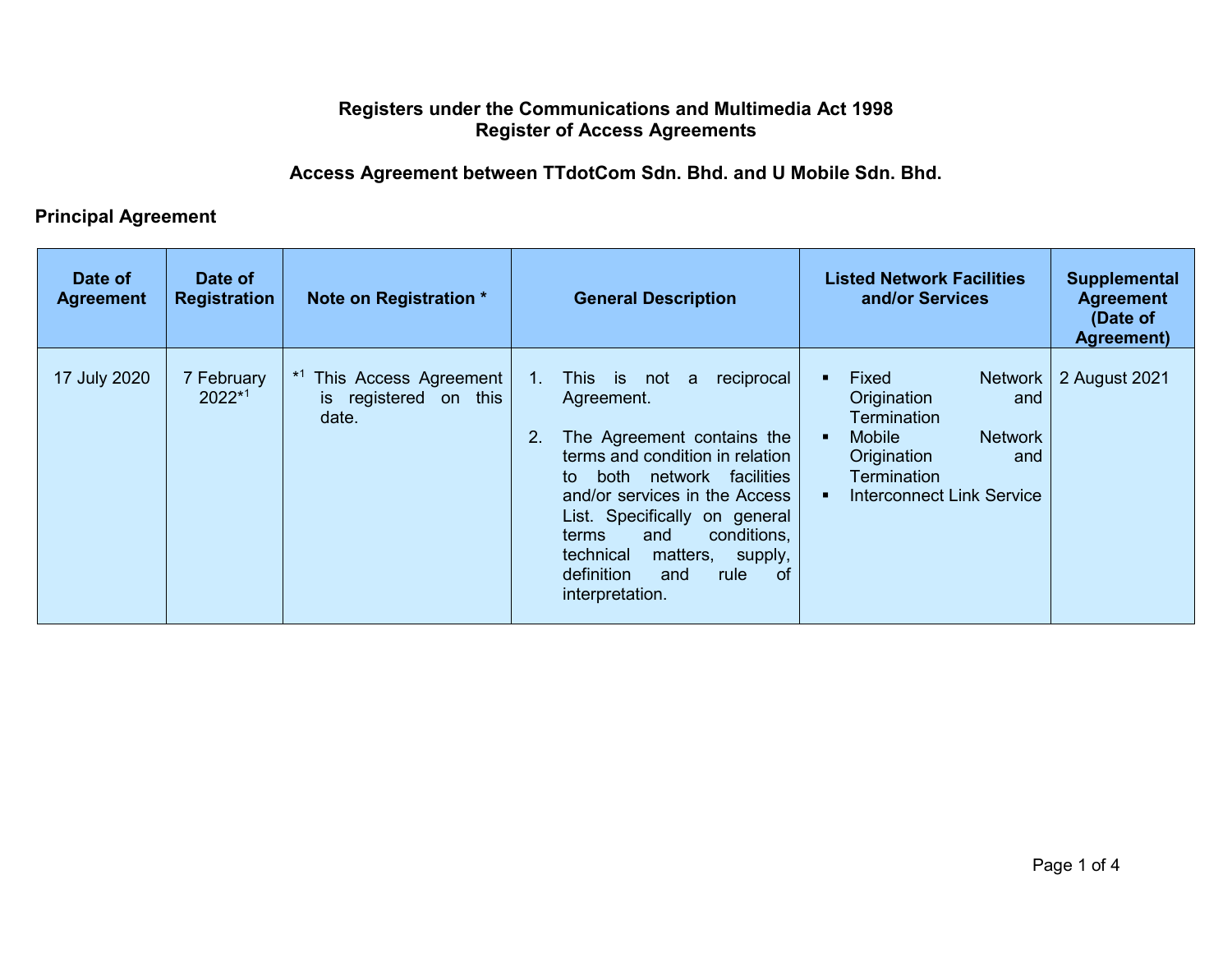## **Supplemental Agreement**

| No. | Date of<br><b>Supplemental</b><br><b>Agreement</b> | <b>Date of Registration</b> | Note on Registration *                                                                                                                                                                                                                                                                                                                                                                                                                                                                                                                                                                                                                                                                                                                                                                                                                                                                             | <b>Listed Network Facilities and/or</b><br><b>Services</b>                                                                                                     |
|-----|----------------------------------------------------|-----------------------------|----------------------------------------------------------------------------------------------------------------------------------------------------------------------------------------------------------------------------------------------------------------------------------------------------------------------------------------------------------------------------------------------------------------------------------------------------------------------------------------------------------------------------------------------------------------------------------------------------------------------------------------------------------------------------------------------------------------------------------------------------------------------------------------------------------------------------------------------------------------------------------------------------|----------------------------------------------------------------------------------------------------------------------------------------------------------------|
| 1   | 2 August 2021                                      | 7 February 2022*1           | $*1$<br>This Supplemental Agreement is<br>registered on this date to give further<br>Commission<br>effect<br>to<br>the<br>Determination on the Mandatory<br>Standard on Access, Determination<br>No. 3 of 2016 and the following<br>amendments or modifications to the<br>principal Access Agreement.<br>Amendments to the principal Access<br>Agreement are as follows:<br>To amend the<br>definition of<br>$1_{-}$<br>"Effective<br>Date"<br>exclude<br>to<br>Commission's<br>notification<br>-in<br>writing to either of the Operators<br>upon registration as notification<br>from Commission is not required<br>under the MSA;<br>2. To remove Condition 3.1.3 (i) of<br>General Terms and Conditions.<br>Procedures for Requesting New<br><b>Facilities and Services;</b><br>To amend Condition 3.4.3 of<br>3 <sub>1</sub><br>General Terms and Conditions,<br>Procedures for Requesting New | Fixed Network Origination and<br>٠<br><b>Termination</b><br>Mobile Network Origination and<br>٠<br><b>Termination</b><br><b>Interconnect Link Service</b><br>٠ |
|     |                                                    |                             | <b>Facilities and Services:</b>                                                                                                                                                                                                                                                                                                                                                                                                                                                                                                                                                                                                                                                                                                                                                                                                                                                                    |                                                                                                                                                                |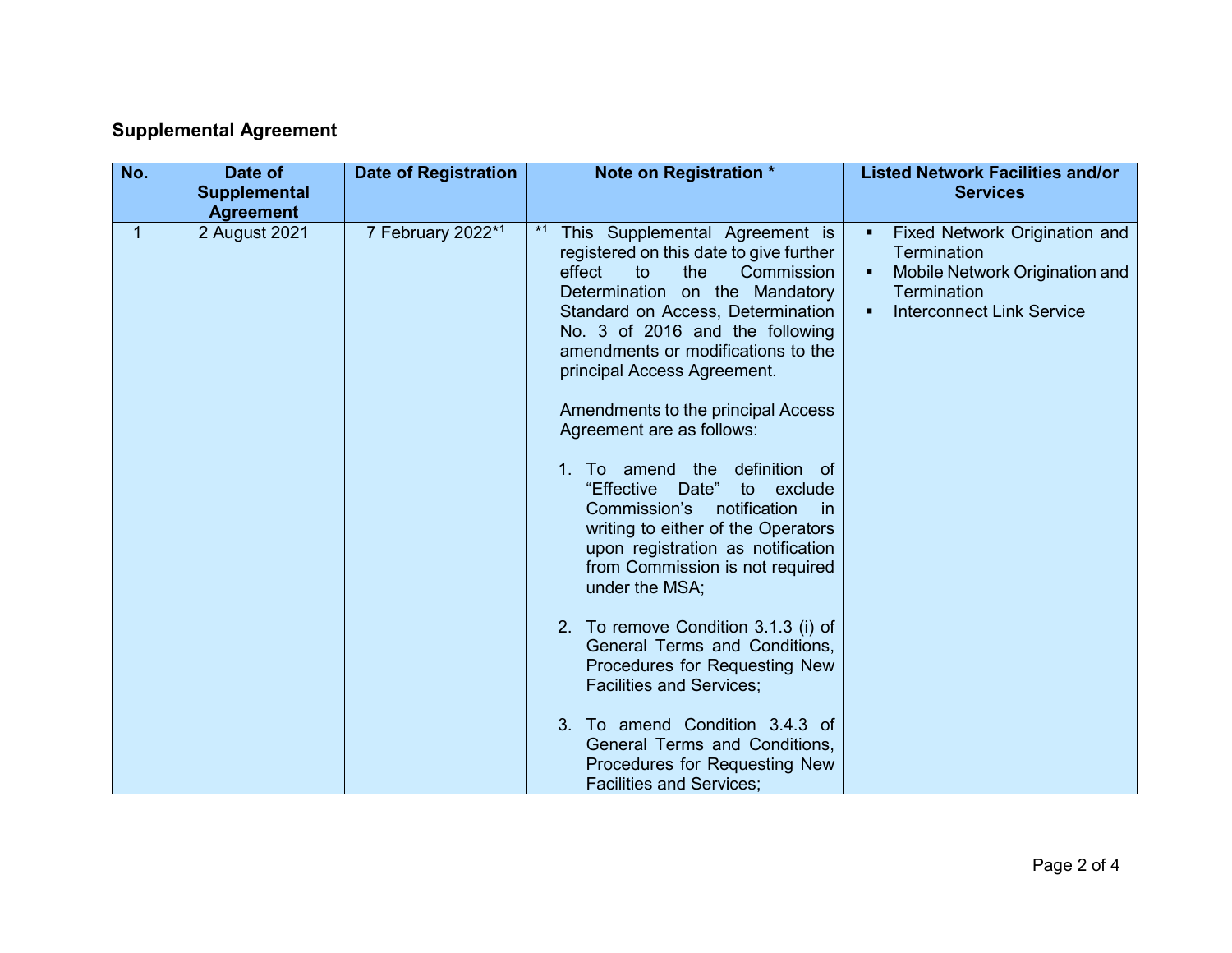| No. | Date of             | <b>Date of Registration</b> | Note on Registration *                                                                                                                                                                                  | <b>Listed Network Facilities and/or</b> |
|-----|---------------------|-----------------------------|---------------------------------------------------------------------------------------------------------------------------------------------------------------------------------------------------------|-----------------------------------------|
|     | <b>Supplemental</b> |                             |                                                                                                                                                                                                         | <b>Services</b>                         |
|     | <b>Agreement</b>    |                             |                                                                                                                                                                                                         |                                         |
|     |                     |                             | 4. To rectify a typographical error in<br>Condition 3.6.1 (d) to be<br>consistent with subsection 5.4.10<br>(c) of the MSA;                                                                             |                                         |
|     |                     |                             | 5. To amend Condition 3.6.1(d) of<br>General Terms and Conditions,<br>Notification of Rejection to the<br>Access Seeker to<br>ensure<br>compliance with Subsection<br>5.4.10 (c) of the MSA;            |                                         |
|     |                     |                             | 6. To rectify numerical error in the<br>header of General Terms and<br>Conditions, Dispute Resolution<br>Process;                                                                                       |                                         |
|     |                     |                             | 7. To rectify numerical error of<br>Conditions<br>Terms and<br>for<br>Technical Matters, Forecasting,<br><b>Meeting Forecast;</b>                                                                       |                                         |
|     |                     |                             | 8. To amend Condition 2.2.2 of<br>Conditions<br>Terms<br>and<br><sub>of</sub><br>Technical Matters, Ordering and<br>Provisioning<br>to<br>ensure<br>compliance with subsection 5.7.2<br>(e) of the MSA; |                                         |